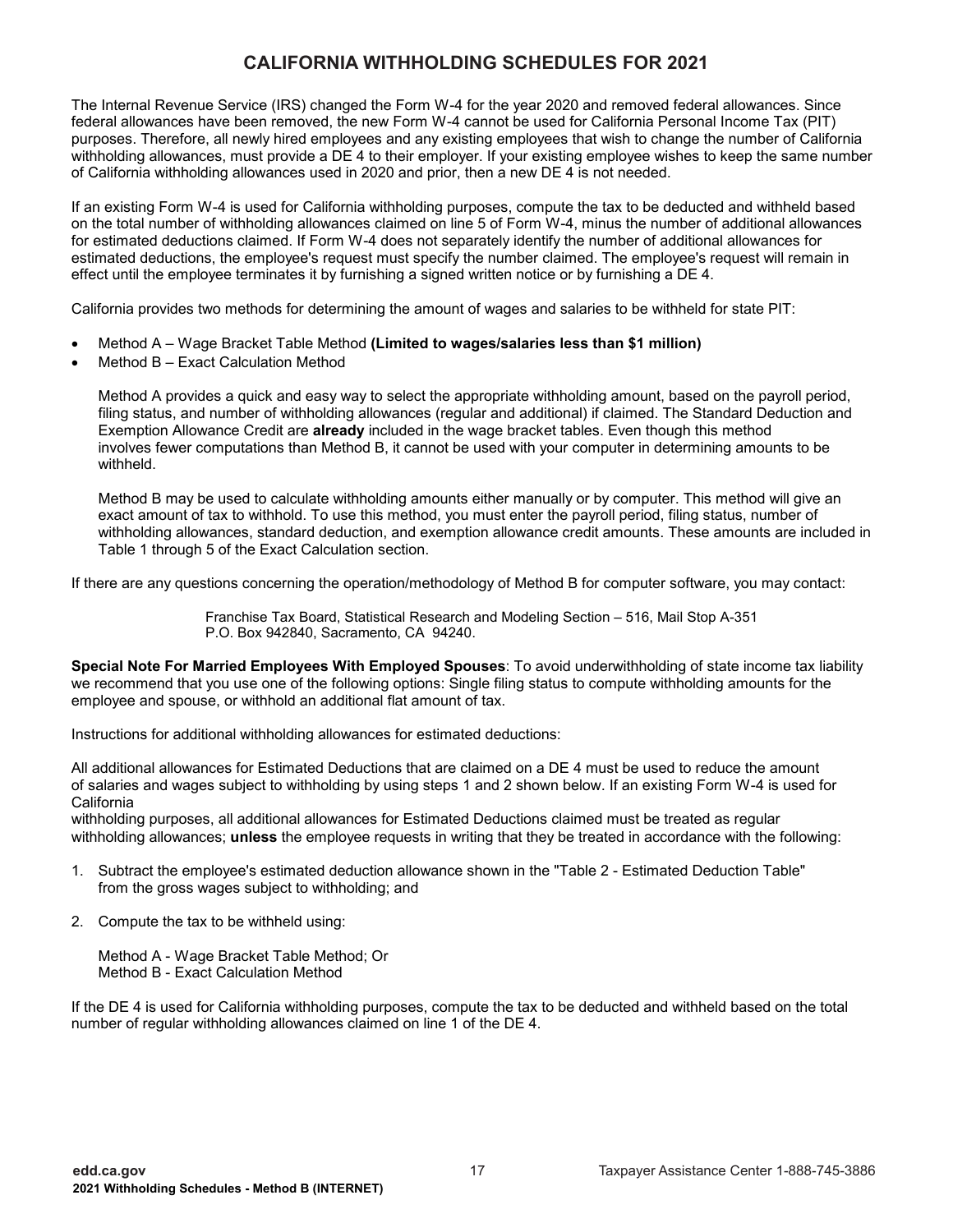## **METHOD B - EXACT CALCULATION METHOD**

This method is based upon applying a given percentage to the wages (after deductions) which fall within a taxable income class, adding to this product the accumulated tax for all lower tax brackets; and then subtracting a tax credit based upon the number of allowances claimed on the Employee's Withholding Allowance Certificate (Form W-4 or DE 4). **This method also takes into consideration the special treatment of additional allowances for estimated deductions.**

The steps in computing the amount of tax to be withheld are as follows:

- **Step 1** Determine if the employee's gross wages are **less** than, or equal to, the amount shown in "Table 1 Low Income Exemption Table." If so, no income tax is required to be withheld.
- **Step 2** If the employee claims any additional withholding allowances for estimated deductions on a DE 4 form, subtract the amount shown in "Table 2 - Estimated Deduction Table" from the gross wages.
- **Step 3** Subtract the standard deduction amount shown in "Table 3 Standard Deduction Table" to arrive at the employee's taxable income.
- **Step 4** Use "Table 5 Tax Rate Table" for the payroll period and marital status to find the applicable line on which the taxable income is located. Perform the indicated calculations to arrive at the computed tax liability.
- **Step 5** Subtract the tax credit shown in "Table 4 Exemption Allowance Table"**\*** from the computed tax liability to arrive at the amount of tax to be withheld.

**\***If the employee uses additional allowances claimed for estimated deductions, such allowances **must not** be used in the determination of tax credits to be subtracted.

| Example A: | Weekly earnings of \$210, single, and claiming one withholding allowance on form W-4 or DE 4.                                                                                                                                        |                                      |  |  |  |  |  |  |
|------------|--------------------------------------------------------------------------------------------------------------------------------------------------------------------------------------------------------------------------------------|--------------------------------------|--|--|--|--|--|--|
| Step 1     | Earnings for the weekly payroll period are less than the amount shown in "Table 1 - Low Income Exemption<br>Table" (\$294); therefore, no income tax is to be withheld.                                                              |                                      |  |  |  |  |  |  |
|            |                                                                                                                                                                                                                                      |                                      |  |  |  |  |  |  |
|            | Example B: Biweekly earnings of \$1,250, married, and claiming three withholding allowances, one of which is for estimated<br>deductions.                                                                                            |                                      |  |  |  |  |  |  |
| Step 1     | Earnings for the biweekly payroll period are greater than the amount shown in "Table 1 - Low Income Exemption<br>Table" (\$1,174); therefore, income tax should be withheld.                                                         |                                      |  |  |  |  |  |  |
| Step 2     | Earnings for biweekly payroll period.<br>Subtract amount from "Table 2 - Estimated Deduction Table."<br>Salaries and wages subject to withholding.                                                                                   | \$1,250.00<br>$-38.00$<br>\$1,212.00 |  |  |  |  |  |  |
| Step 3     | Subtract amount from "Table 3 - Standard Deduction Table."<br>Taxable income.                                                                                                                                                        | $-354.00$<br>\$858.00                |  |  |  |  |  |  |
| Step 4     | Tax computation from "Table 5 - Tax Rate Table":<br>Entry covering \$858 (over \$688 but not over \$1,628).<br>2.2% amount over \$688 (.022 x (\$858 – \$688)).<br>$\bullet$<br>Plus the marginal amount.<br>٠<br>Computed tax.<br>٠ | \$<br>3.74<br>$+7.57$<br>11.31       |  |  |  |  |  |  |
| Step 5     | Subtract amount from "Table 4 - Exemption Allowance Table."<br>for two regular withholding allowances.<br>Net amount of tax to be withheld.                                                                                          | $-10.49$<br>0.82                     |  |  |  |  |  |  |
| Note:      | Table 5 provides a method comparable to the federal alternative method for percentage calculation of                                                                                                                                 |                                      |  |  |  |  |  |  |

withholding. This method is a minor simplification of the exact calculation method described above in that the tax rate applies to the total taxable income with the excess amount subtracted.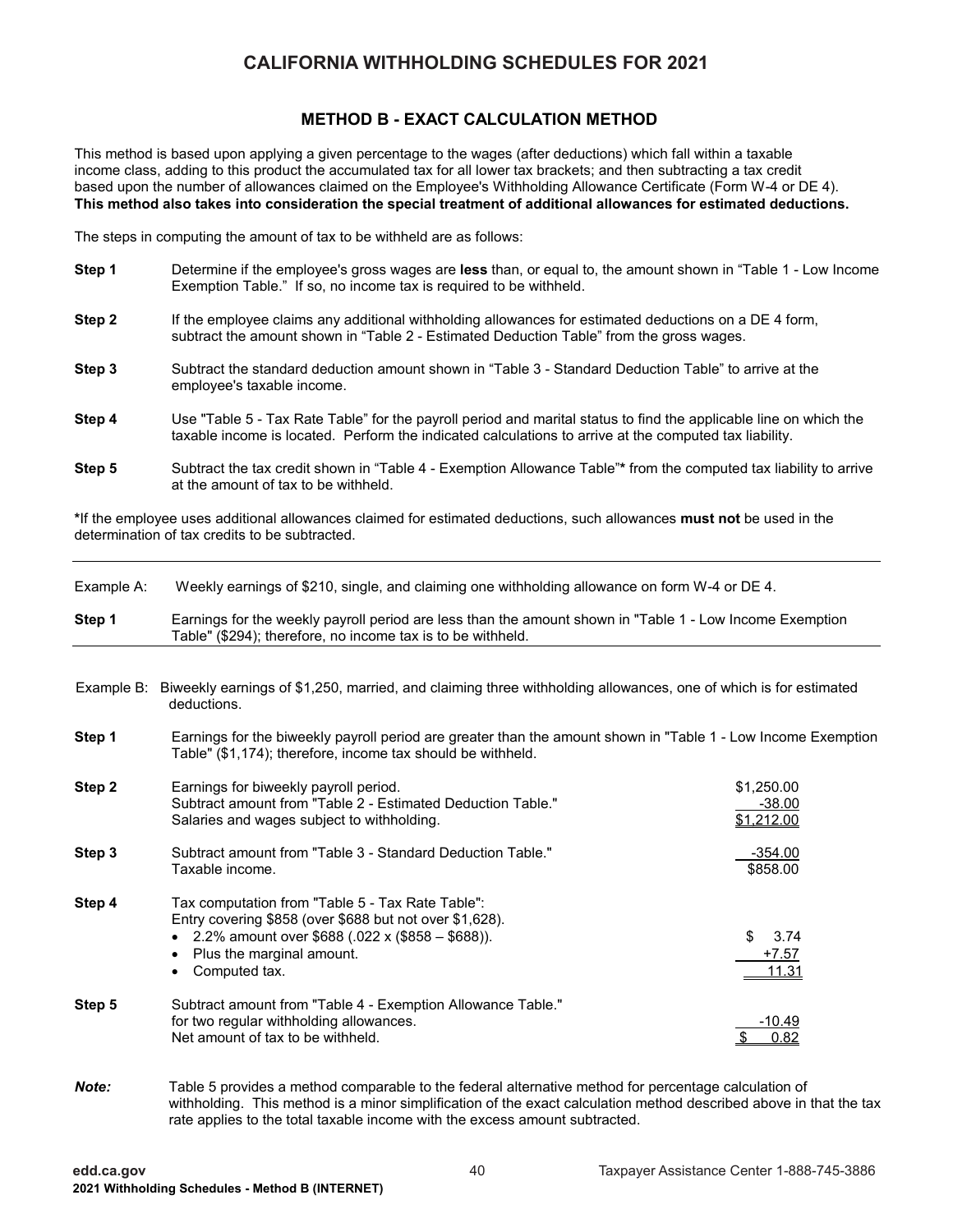### **METHOD B - EXACT CALCULATION METHOD (CONTINUED)**

Example C: Monthly earnings of \$4,100 married, and claiming five withholding allowances on form W-4 or DE 4.

| Step 1       | Earnings for the monthly payroll period are greater than the amount shown in "TABLE 1 - LOW                                                                                      |               |
|--------------|----------------------------------------------------------------------------------------------------------------------------------------------------------------------------------|---------------|
|              | Income Exemption Table" (\$2,545) therefore, income tax should be withheld.                                                                                                      |               |
| Step 2       | Earnings for monthly payroll period.<br>Not applicable - no estimated deduction allowance claimed.                                                                               | \$4,100.00    |
| Step 3       | Subtract amount from "Table 3 - Standard Deduction Table"                                                                                                                        | -767.00       |
|              | Taxable income                                                                                                                                                                   | \$3,333.00    |
| Step 4       | Tax computation from "Table 5 - Tax Rate Table":                                                                                                                                 |               |
|              | Entry covering \$3,333 (over \$1,488 but not over \$3,528).<br>$\bullet$                                                                                                         |               |
|              | 2.2% of amount over \$1,488 (.022 x (\$3,333 - \$1,488)).<br>$\bullet$                                                                                                           | \$<br>40.59   |
|              | Plus marginal tax amount.<br>$\bullet$                                                                                                                                           | $+16.37$      |
|              | Computed tax.<br>$\bullet$                                                                                                                                                       | 56.96<br>\$   |
| Step 5       | Subtract amount from "Table 4 - Exemption Allowance Table" for                                                                                                                   |               |
|              | 5 regular withholding allowances.<br>Net amount of tax to be withheld.                                                                                                           | <u>-56.83</u> |
|              |                                                                                                                                                                                  | 0.13<br>\$    |
| Example D:   | Weekly earnings of \$800, unmarried head of household, and three withholding allowances on form W-4 or DE 4.                                                                     |               |
| Step 1       | Earnings for the weekly payroll period are greater than the amount shown in "Table 1 - Low<br>Income Exemption Table" (\$587); therefore, income tax should be withheld.         |               |
| Step 2       | Earnings for weekly payroll period.                                                                                                                                              | \$800.00      |
|              | Not applicable - no estimated deduction allowance claimed.                                                                                                                       |               |
| Step 3       | Subtract amount from "Table 3 - Standard Deduction Table"                                                                                                                        | $-177.00$     |
|              | Taxable income                                                                                                                                                                   | \$623.00      |
| Step 4       | Tax computation from "Table 5 - Tax Rate Table":                                                                                                                                 |               |
|              | Entry covering \$623 (over \$344 but not over \$814).<br>$\bullet$                                                                                                               |               |
|              | 2.2% of amount over \$344 (.022 x (\$623 - \$344)).<br>$\bullet$                                                                                                                 | 6.14          |
|              | Plus marginal tax amount.                                                                                                                                                        | $+3.78$       |
|              | Computed tax.<br>$\bullet$                                                                                                                                                       | \$<br>9.92    |
| Step 5       | Subtract amount from "Table 4 - Exemption Allowance Table" for<br>3 regular withholding allowances.                                                                              | $-7.87$       |
|              | Net amount of tax to be withheld.                                                                                                                                                | 2.05<br>S     |
|              |                                                                                                                                                                                  |               |
| Example E:   | Semi-monthly earnings of \$1,800, married, and claiming four allowances on form W-4 or DE 4.                                                                                     |               |
| Step 1       | Earnings for the semi-monthly payroll period are GREATER than the amount shown in "Table 1 - Low Income<br>Exemption Table" (\$1,272); therefore, income tax should be withheld. |               |
| Step 2       | Annualized wages and salary (24 x \$1,800).                                                                                                                                      | \$43,200.00   |
|              | Not applicable - no estimated deduction allowance claimed.                                                                                                                       |               |
| Step 3       | Subtract amount from "Table 3 - Standard Deduction Table."                                                                                                                       | $-9,202.00$   |
|              | Taxable income.                                                                                                                                                                  | \$33,998.00   |
| Step 4       | Tax computation from "Table 5 - Tax Rate Table":                                                                                                                                 |               |
|              | Entry covering \$33,998 (over \$17,864 but not over \$42,350).<br>$\bullet$                                                                                                      |               |
|              | 2.2% of amount over \$33,998 (.022 x (\$33,998 - \$17,864)).<br>$\bullet$                                                                                                        | \$<br>354.95  |
|              | Plus marginal tax amount.                                                                                                                                                        | $+196.50$     |
|              | Computed annual tax.                                                                                                                                                             | 551.45        |
| Step 5       | Subtract amount from "Table 4 - Exemption Allowance Table" for<br>4 regular withholding allowances.                                                                              | $-545.60$     |
|              | Annual amount of tax to be withheld.                                                                                                                                             | 5.85<br>\$    |
|              | Divide by number of payroll periods in year (24).                                                                                                                                | \$<br>0.24    |
|              |                                                                                                                                                                                  |               |
| <b>NOTE:</b> | Employers may determine the amount of income tax to be withheld for an annual payroll period and                                                                                 |               |

 prorate the tax back to the payroll period. This method may be useful to employers who have employees being paid for more than one payroll period and want to conserve computer memory by storing only the annual tax rates, wage brackets, deduction values, and tax credits.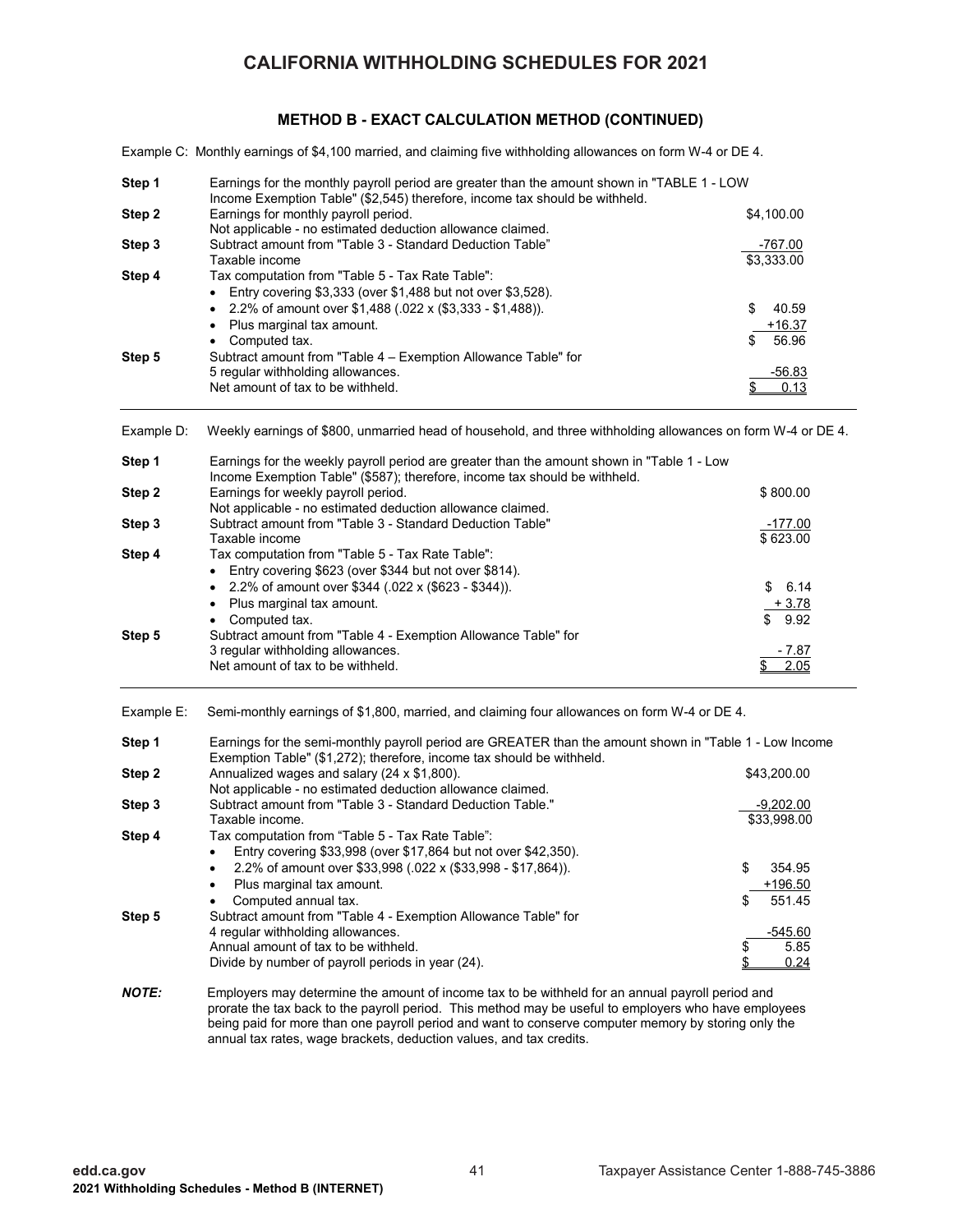### METHOD B - EXACT CALCULATION METHOD (CONTINUED)

| Example F: | Annual earnings of \$45,000, monthly pay period, married, and claiming four allowances on form W-4 or DE 4.                                                                 |                            |
|------------|-----------------------------------------------------------------------------------------------------------------------------------------------------------------------------|----------------------------|
| Step 1     | Earnings for the annual payroll period are GREATER than the amount shown in "Table 1 - Low<br>Income Exemption Table" (\$30,534); therefore, income tax should be withheld. |                            |
| Step 2     | Annualized wages and/or monthly salary (12 x \$3,750).<br>Not applicable - no estimated deduction allowance claimed.                                                        | \$45,000.00                |
| Step 3     | Subtract amount from "Table 3 - Standard Deduction Table."<br>Taxable income.                                                                                               | -9,202.00<br>\$35.798.00   |
| Step 4     | Tax computation from "Table 5 - Tax Rate Table":<br>Entry covering \$35,798 (over \$17,864 but not over \$42,350)<br>٠                                                      |                            |
|            | 2.2% of amount over \$17,864 (.022 x (\$35,798 - \$17,864)).<br>٠<br>Plus marginal tax amount.<br>٠                                                                         | \$<br>394.55<br>$+196.50$  |
| Step 5     | Computed annual tax.<br>٠<br>Subtract amount from "Table 4 - Exemption Allowance Table" for                                                                                 | \$<br>591.05               |
|            | 4 regular withholding allowances.<br>Annual amount of tax to be withheld.                                                                                                   | $-545.60$<br>45.45<br>3.79 |
|            | Divide by number of payroll periods in year (12).                                                                                                                           |                            |

*NOTE:* Employers may determine the amount of income tax to be withheld for an annual payroll period and figure the tax for the payroll period. This method may be useful to employers who have employees being paid for a lump sum, or a yearly amount not withheld on; and want to conserve computer memory by storing only the annual tax rates, wage brackets, deduction values, and tax credits.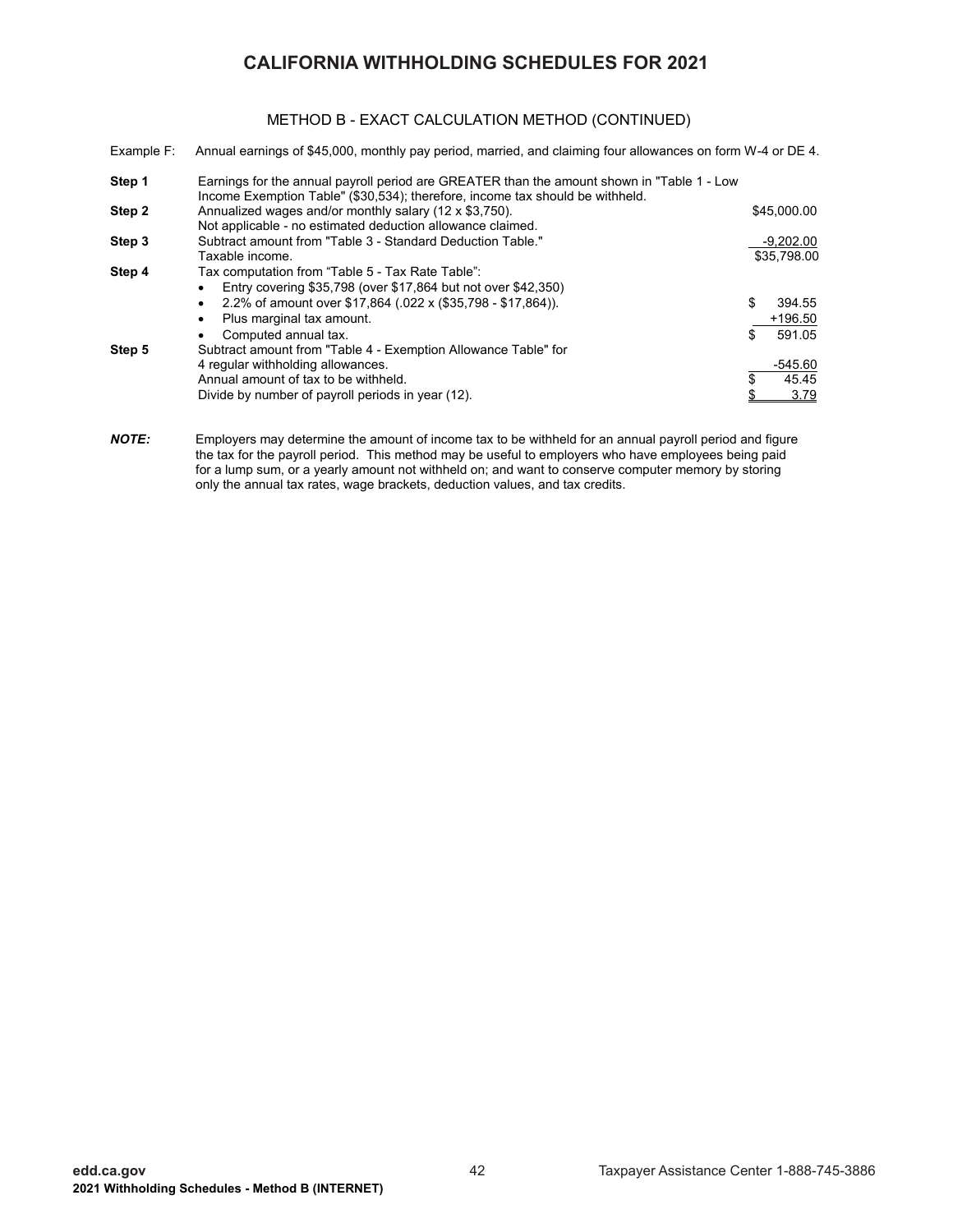#### METHOD B---EXACT CALCULATION METHOD

### TABLE 1 - LOW INCOME EXEMPTION TABLE

|                       | SINGLE,<br>DUAL INCOME MARRIED               |            | <b>MARRIED</b>                           | UNMARRIED                          |
|-----------------------|----------------------------------------------|------------|------------------------------------------|------------------------------------|
| <b>PAYROLL PERIOD</b> | OR MARRIED WITH<br><b>MULTIPLE EMPLOYERS</b> | '0' OR '1' | ALLOWANCES ON DE 4 OR W-4<br>'2' OR MORE | <b>HEAD OF</b><br><b>HOUSEHOLD</b> |
| <b>WEEKLY</b>         | \$294                                        | \$294      | \$587                                    | \$587                              |
| <b>BIWEEKLY</b>       | \$587                                        | \$587      | \$1.174                                  | \$1.174                            |
| <b>SEMI-MONTHLY</b>   | \$636                                        | \$636      | \$1,272                                  | \$1,272                            |
| <b>MONTHLY</b>        | \$1.272                                      | \$1,272    | \$2,545                                  | \$2,545                            |
| <b>QUARTERLY</b>      | \$3.817                                      | \$3,817    | \$7,634                                  | \$7,634                            |
| <b>SEMI-ANNUAL</b>    | \$7,634                                      | \$7,634    | \$15,267                                 | \$15,267                           |
| ANNUAL                | \$15.267                                     | \$15,267   | \$30.534                                 | \$30.534                           |
| DAILY/MISCELLANEOUS   | \$59                                         | \$59       | \$117                                    | \$117                              |

| TABLE 2 - ESTIMATED DEDUCTION TABLE |  |
|-------------------------------------|--|
|-------------------------------------|--|

|                    |               |                       |       | <b>PAYROLL PERIOD</b>   |         |               |          |        |  |  |
|--------------------|---------------|-----------------------|-------|-------------------------|---------|---------------|----------|--------|--|--|
| <b>ADDITIONAL</b>  |               |                       |       |                         |         |               |          |        |  |  |
| <b>WITHHOLDING</b> |               | BI-                   | SEMI- |                         |         | SEMI-         |          | DAILY/ |  |  |
| ALLOWANCES *       | <b>WEEKLY</b> | <b>WEEKLY MONTHLY</b> |       | <b>MONTHLY JARTERLY</b> |         | <b>ANNUAL</b> | ANNUAL   | MISC.  |  |  |
|                    | \$19          | \$38                  | \$42  | \$83                    | \$250   | \$500         | \$1,000  | \$4    |  |  |
| 2                  | \$38          | \$77                  | \$83  | \$167                   | \$500   | \$1,000       | \$2,000  | \$8    |  |  |
| 3                  | \$58          | \$115                 | \$125 | \$250                   | \$750   | \$1.500       | \$3,000  | \$12   |  |  |
| 4                  | \$77          | \$154                 | \$167 | \$333                   | \$1.000 | \$2,000       | \$4,000  | \$15   |  |  |
| 5                  | \$96          | \$192                 | \$208 | \$417                   | \$1.250 | \$2.500       | \$5,000  | \$19   |  |  |
| 6                  | \$115         | \$231                 | \$250 | \$500                   | \$1.500 | \$3,000       | \$6,000  | \$23   |  |  |
|                    | \$135         | \$269                 | \$292 | \$583                   | \$1.750 | \$3,500       | \$7,000  | \$27   |  |  |
| 8                  | \$154         | \$308                 | \$333 | \$667                   | \$2,000 | \$4,000       | \$8,000  | \$31   |  |  |
| 9                  | \$173         | \$346                 | \$375 | \$750                   | \$2,250 | \$4,500       | \$9,000  | \$35   |  |  |
| $10^{**}$          | \$192         | \$385                 | \$417 | \$833                   | \$2,500 | \$5,000       | \$10,000 | \$38   |  |  |

\* Number of Additional Withholding Allowances for Estimated Deductions claimed on Form DE 4 or W-4.

\*\* If the number of Additional Withholding Allowances for Estimated Deductions claimed is greater than 10, multiply the amount shown for one Additional Allowance by the number claimed.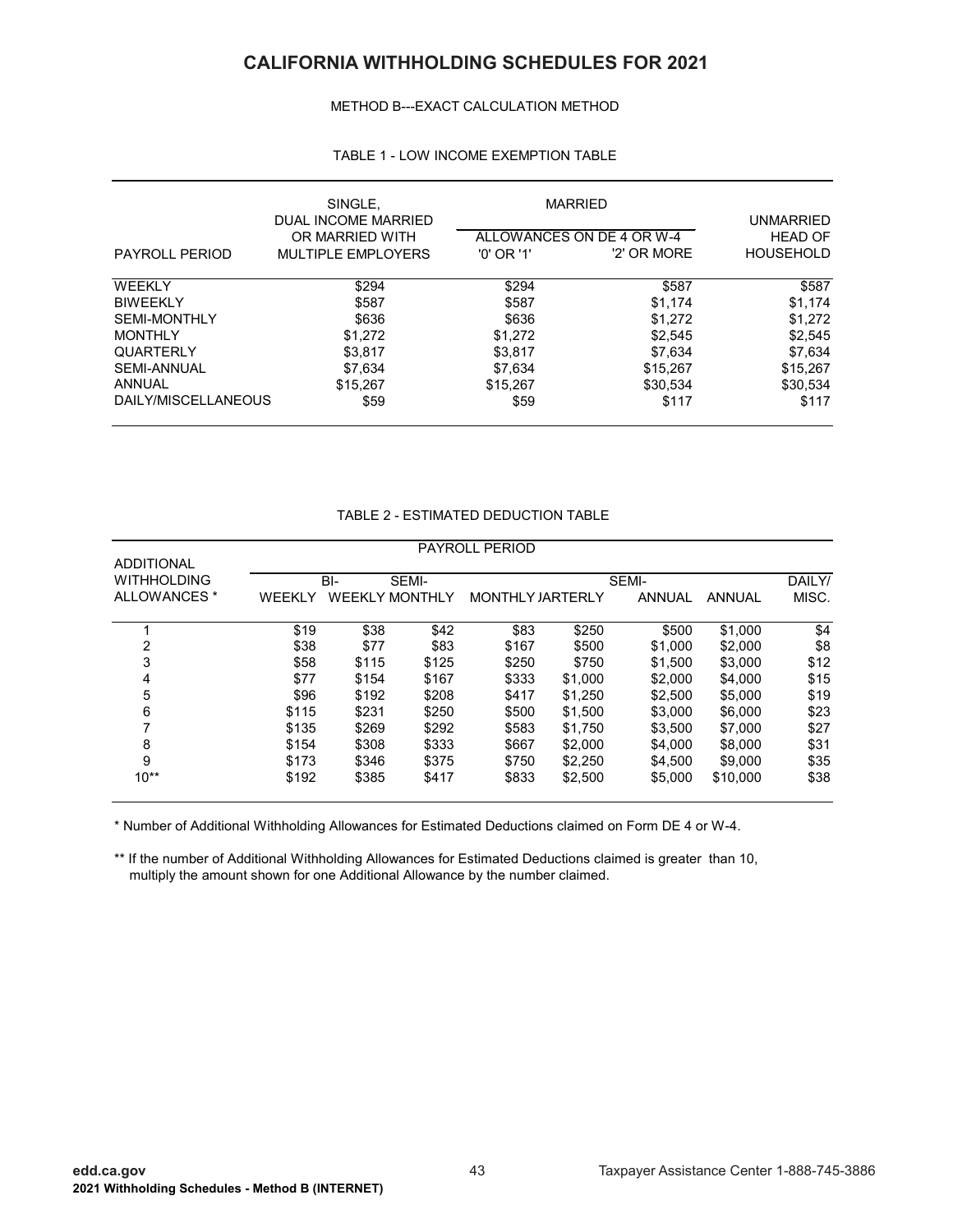METHOD B---EXACT CALCULATION METHOD

|                     | SINGLE,<br>DUAL INCOME MARRIED |            | <b>MARRIED</b>            | <b>UNMARRIED</b> |
|---------------------|--------------------------------|------------|---------------------------|------------------|
|                     | OR MARRIED WITH                |            | ALLOWANCES ON DE 4 OR W-4 | <b>HEAD OF</b>   |
| PAYROLL PERIOD      | <b>MULTIPLE EMPLOYERS</b>      | '0' OR '1' | '2' OR MORE               | <b>HOUSEHOLD</b> |
| WEEKLY              | \$88                           | \$88       | \$177                     | \$177            |
| BIWEEKLY            | \$177                          | \$177      | \$354                     | \$354            |
| SEMI-MONTHLY        | \$192                          | \$192      | \$383                     | \$383            |
| MONTHLY             | \$383                          | \$383      | \$767                     | \$767            |
| QUARTERLY           | \$1,150                        | \$1,150    | \$2,301                   | \$2,301          |
| SEMI-ANNUAL         | \$2,301                        | \$2,301    | \$4,601                   | \$4,601          |
| ANNUAL              | \$4,601                        | \$4,601    | \$9,202                   | \$9,202          |
| DAILY/MISCELLANEOUS | \$18                           | \$18       | \$35                      | \$35             |

#### TABLE 3 - STANDARD DEDUCTION TABLE

### TABLE 4 - EXEMPTION ALLOWANCE TABLE

| <b>ALLOWANCES</b> |         |         |                | <b>PAYROLL PERIOD</b> |           |               |               |        |
|-------------------|---------|---------|----------------|-----------------------|-----------|---------------|---------------|--------|
| ON DE 4 OR        |         | BI-     | SEMI-          |                       |           | SEMI-         |               | DAILY/ |
| $W-4$             | WEEKLY  | WEEKLY  | <b>MONTHLY</b> | MONTHLY               | QUARTERLY | <b>ANNUAL</b> | <b>ANNUAL</b> | MISC.  |
| 0                 | \$0.00  | \$0.00  | \$0.00         | \$0.00                | \$0.00    | \$0.00        | \$0.00        | \$0.00 |
|                   | \$2.62  | \$5.25  | \$5.68         | \$11.37               | \$34.10   | \$68.20       | \$136.40      | \$0.52 |
| 2                 | \$5.25  | \$10.49 | \$11.37        | \$22.73               | \$68.20   | \$136.40      | \$272.80      | \$1.05 |
| 3                 | \$7.87  | \$15.74 | \$17.05        | \$34.10               | \$102.30  | \$204.60      | \$409.20      | \$1.57 |
| 4                 | \$10.49 | \$20.98 | \$22.73        | \$45.47               | \$136.40  | \$272.80      | \$545.60      | \$2.10 |
| 5                 | \$13.12 | \$26.23 | \$28.42        | \$56.83               | \$170.50  | \$341.00      | \$682.00      | \$2.62 |
| 6                 | \$15.74 | \$31.48 | \$34.10        | \$68.20               | \$204.60  | \$409.20      | \$818.40      | \$3.15 |
|                   | \$18.36 | \$36.72 | \$39.78        | \$79.57               | \$238.70  | \$477.40      | \$954.80      | \$3.67 |
| 8                 | \$20.98 | \$41.97 | \$45.47        | \$90.93               | \$272.80  | \$545.60      | \$1,091.20    | \$4.20 |
| 9                 | \$23.61 | \$47.22 | \$51.15        | \$102.30              | \$306.90  | \$613.80      | \$1,227.60    | \$4.72 |
| $10*$             | \$26.23 | \$52.46 | \$56.83        | \$113.67              | \$341.00  | \$682.00      | \$1,364.00    | \$5.25 |

\*If the number of allowances claimed exceeds 10, you may determine the amount of tax credit to be allowed by multiplying the amount for one allowance by the total number of allowances.

 For example, the amount of tax credit for a married taxpayer with 15 allowances, as determined on Form DE 4 or W-4, on a weekly payroll period would be \$39.30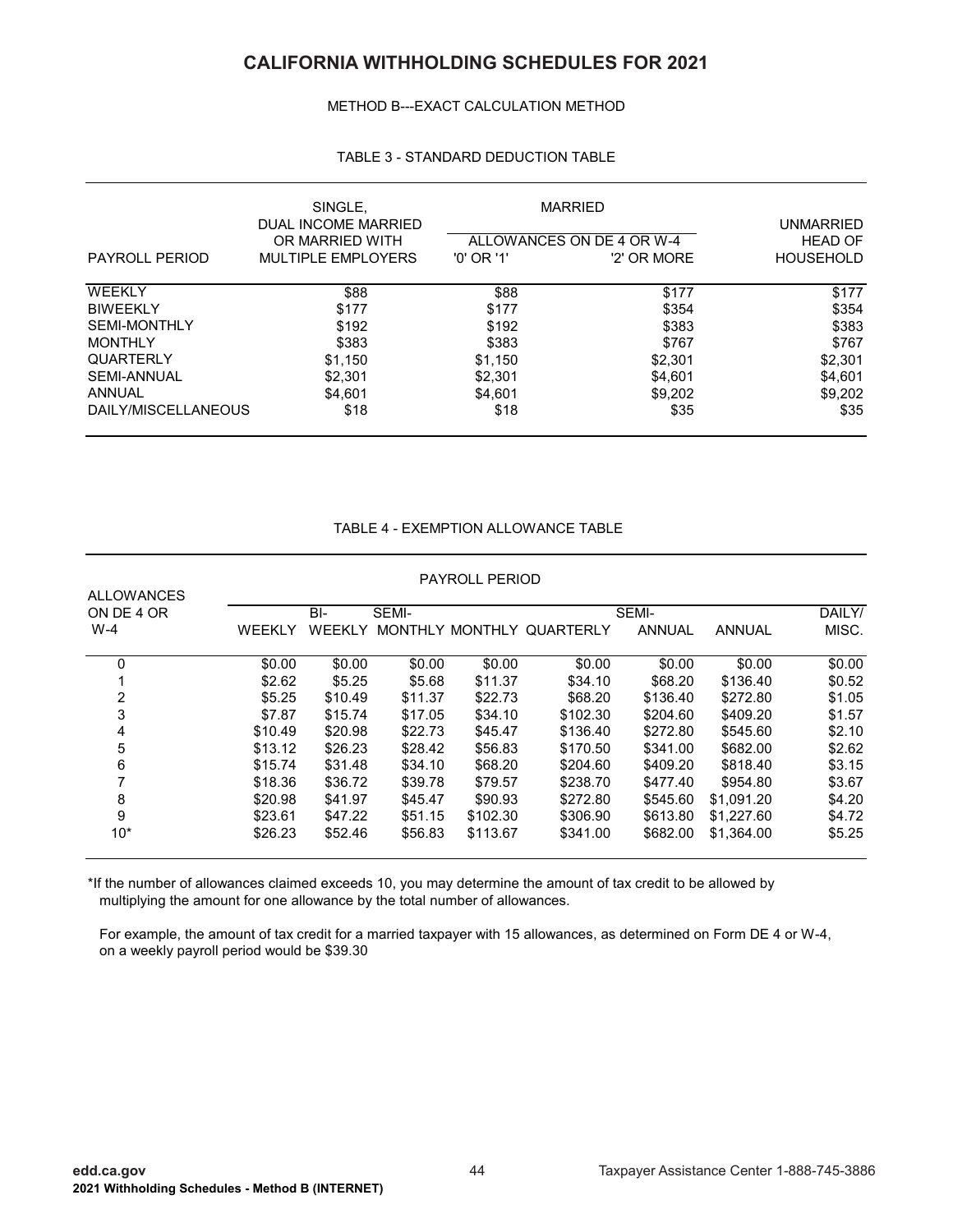#### METHOD B---EXACT CALCULATION METHOD

#### TABLE 5 - TAX RATE TABLE

| <b>ANNUAL PAYROLL PERIOD</b>                                                                                                                                                                                                                             | SINGLE PERSONS, DUAL INCOME MARRIED,<br>OR MARRIED WITH MULTIPLE EMPLOYERS                                                                                                                                                  |                                                                                                                                        | DAILY / MISCELLANEOUS PAYROLL PERIOD<br>SINGLE PERSONS, DUAL INCOME MARRIED,<br>OR MARRIED WITH MULTIPLE EMPLOYERS |                                                                                                      |                                                                                                       |                                                                                             |                                                                                                            |
|----------------------------------------------------------------------------------------------------------------------------------------------------------------------------------------------------------------------------------------------------------|-----------------------------------------------------------------------------------------------------------------------------------------------------------------------------------------------------------------------------|----------------------------------------------------------------------------------------------------------------------------------------|--------------------------------------------------------------------------------------------------------------------|------------------------------------------------------------------------------------------------------|-------------------------------------------------------------------------------------------------------|---------------------------------------------------------------------------------------------|------------------------------------------------------------------------------------------------------------|
| IF THE TAXABLE<br><b>INCOME IS</b>                                                                                                                                                                                                                       | THE COMPUTED TAX IS                                                                                                                                                                                                         |                                                                                                                                        | IF THE TAXABLE<br><b>INCOME IS</b>                                                                                 |                                                                                                      | THE COMPUTED TAX IS                                                                                   |                                                                                             |                                                                                                            |
| <b>OVER</b><br><b>BUT NOT</b><br><b>OVER</b>                                                                                                                                                                                                             | OF AMOUNT<br>OVER                                                                                                                                                                                                           | <b>PLUS</b>                                                                                                                            | <b>OVER</b>                                                                                                        | <b>BUT NOT</b><br><b>OVER</b>                                                                        | OF AMOUNT<br>OVER                                                                                     |                                                                                             | <b>PLUS</b>                                                                                                |
| \$0<br>\$8,932<br>\$21,175<br>\$8,932<br>\$21,175<br>$$33,421$<br>$$46,394$<br>\$33,421<br>\$46,394<br>$$58,634$<br>\$58,634<br>\$299,508<br>\$299,508<br>\$359,407<br>\$359,407<br>$$599,012$<br>\$599,012 \$1,000,000<br>\$1,000,000<br>and over       | 1.100%<br>\$0<br>2.200%<br>\$8,932<br>4.400%<br>\$21,175<br>6.600%<br>\$33,421<br>8.800%<br>\$46,394<br>10.230%<br>\$58,634<br>\$299,508<br>11.330%<br>12.430%<br>\$359,407<br>13.530%<br>\$599,012<br>14.630% \$1,000,000  | \$0.00<br>\$98.25<br>\$367.60<br>\$906.42<br>\$1.762.64<br>\$2,839.76<br>\$27,481.17<br>\$34,267.73<br>\$64,050.63<br>\$118,304.31     | \$0<br>\$34<br>\$81<br>\$129<br>\$178<br>\$226<br>\$1,152<br>\$1,382<br>\$2,304<br>\$3,846                         | \$34<br>\$81<br>\$129<br>\$178<br>$$226$<br>\$1,152<br>$$1,382$<br>$$2,304$<br>$$3,846$<br>and over  | 1.100%<br>2.200%<br>4.400%<br>6.600%<br>8.800%<br>10.230%<br>11.330%<br>12.430%<br>13.530%<br>14.630% | \$0<br>\$34<br>\$81<br>\$129<br>\$178<br>\$226<br>\$1,152<br>\$1,382<br>\$2,304<br>\$3,846  | \$0.00<br>\$0.37<br>\$1.40<br>\$3.51<br>\$6.74<br>\$10.96<br>\$105.69<br>\$131.75<br>\$246.35<br>\$454.98  |
|                                                                                                                                                                                                                                                          | <b>MARRIED PERSONS</b>                                                                                                                                                                                                      |                                                                                                                                        |                                                                                                                    |                                                                                                      | <b>MARRIED PERSONS</b>                                                                                |                                                                                             |                                                                                                            |
| IF THE TAXABLE<br><b>INCOME IS</b>                                                                                                                                                                                                                       | THE COMPUTED TAX IS                                                                                                                                                                                                         |                                                                                                                                        |                                                                                                                    | IF THE TAXABLE<br><b>INCOME IS</b><br>THE COMPUTED TAX IS                                            |                                                                                                       |                                                                                             |                                                                                                            |
| <b>BUT NOT</b><br><b>OVER</b><br><b>OVER</b>                                                                                                                                                                                                             | OF AMOUNT<br>OVER                                                                                                                                                                                                           | <b>PLUS</b>                                                                                                                            | <b>OVER</b>                                                                                                        | <b>BUT NOT</b><br><b>OVER</b>                                                                        | <b>OF AMOUNT</b><br>OVER                                                                              |                                                                                             | <b>PLUS</b>                                                                                                |
| \$0<br>$$17,864$<br>\$17,864<br>\$42,350<br>\$66,842<br>\$42,350<br>\$92,788<br>\$66,842<br>\$117,268<br>\$92,788<br>\$117,268<br>$$599,016$<br>$$718,814$<br>\$599,016<br>\$718,814 \$1,000,000<br>$$1,000,000$ $$1,198,024$<br>\$1,198,024<br>and over | 1.100%<br>\$0<br>2.200%<br>\$17,864<br>4.400%<br>\$42,350<br>6.600%<br>\$66,842<br>8.800%<br>\$92,788<br>10.230%<br>\$117,268<br>11.330%<br>\$599,016<br>12.430%<br>\$718,814<br>13.530% \$1,000,000<br>14.630% \$1,198,024 | \$0.00<br>\$196.50<br>\$735.19<br>\$1,812.84<br>\$3,525.28<br>\$5,679.52<br>\$54,962.34<br>\$68,535.45<br>\$103,486.87<br>\$130,279.52 | \$0<br>\$68<br>\$162<br>\$258<br>\$356<br>\$452<br>\$2,304<br>\$2,764<br>\$3,846<br>\$4,608                        | \$68<br>\$162<br>\$258<br>\$356<br>\$452<br>$$2,304$<br>$$2,764$<br>$$3,846$<br>\$4,608<br>and over  | 1.100%<br>2.200%<br>4.400%<br>6.600%<br>8.800%<br>10.230%<br>11.330%<br>12.430%<br>13.530%<br>14.630% | \$0<br>\$68<br>\$162<br>\$258<br>\$356<br>\$452<br>\$2,304<br>\$2,764<br>\$3,846<br>\$4,608 | \$0.00<br>\$0.75<br>\$2.82<br>\$7.04<br>\$13.51<br>\$21.96<br>\$211.42<br>\$263.54<br>\$398.03<br>\$501.13 |
|                                                                                                                                                                                                                                                          | UNMARRIED/HEAD OF HOUSEHOLD                                                                                                                                                                                                 |                                                                                                                                        |                                                                                                                    |                                                                                                      | UNMARRIED/HEAD OF HOUSEHOLD                                                                           |                                                                                             |                                                                                                            |
| IF THE TAXABLE<br><b>INCOME IS</b>                                                                                                                                                                                                                       | THE COMPUTED TAX IS                                                                                                                                                                                                         |                                                                                                                                        | IF THE TAXABLE<br><b>INCOME IS</b>                                                                                 |                                                                                                      | THE COMPUTED TAX IS                                                                                   |                                                                                             |                                                                                                            |
| <b>OVER</b><br><b>BUT NOT</b><br><b>OVER</b>                                                                                                                                                                                                             | <b>OF AMOUNT</b><br>OVER                                                                                                                                                                                                    | <b>PLUS</b>                                                                                                                            | <b>OVER</b>                                                                                                        | <b>BUT NOT</b><br><b>OVER</b>                                                                        | OF AMOUNT<br>OVER                                                                                     |                                                                                             | <b>PLUS</b>                                                                                                |
| \$0<br>\$17,876<br>\$17,876<br>$$42,353$<br>\$42,353<br>\$54,597<br>\$54,597<br>$$67,569$<br>\$79,812<br>\$67,569<br>\$79,812<br>$$407,329$<br>\$407,329<br>\$488,796<br>\$488,796<br>\$814,658<br>\$814,658 \$1,000,000<br>\$1,000,000<br>and over      | 1.100%<br>\$0<br>2.200%<br>\$17,876<br>4.400%<br>\$42,353<br>6.600%<br>\$54,597<br>8.800%<br>\$67,569<br>10.230%<br>\$79,812<br>11.330%<br>\$407,329<br>12.430%<br>\$488,796<br>13.530%<br>\$814,658<br>14.630% \$1,000,000 | \$0.00<br>\$196.64<br>\$735.13<br>\$1,273.87<br>\$2,130.02<br>\$3,207.40<br>\$36,712.39<br>\$45,942.60<br>\$86,447.25<br>\$111,524.02  | \$0<br>\$69<br>\$163<br>\$210<br>\$260<br>\$307<br>\$1,567<br>\$1,880<br>\$3,133<br>\$3,846                        | \$69<br>\$163<br>\$210<br>\$260<br>\$307<br>$$1,567$<br>$$1,880$<br>$$3,133$<br>$$3,846$<br>and over | 1.100%<br>2.200%<br>4.400%<br>6.600%<br>8.800%<br>10.230%<br>11.330%<br>12.430%<br>13.530%<br>14.630% | \$0<br>\$69<br>\$163<br>\$210<br>\$260<br>\$307<br>\$1,567<br>\$1,880<br>\$3,133<br>\$3,846 | \$0.00<br>\$0.76<br>\$2.83<br>\$4.90<br>\$8.20<br>\$12.34<br>\$141.24<br>\$176.70<br>\$332.45<br>\$428.92  |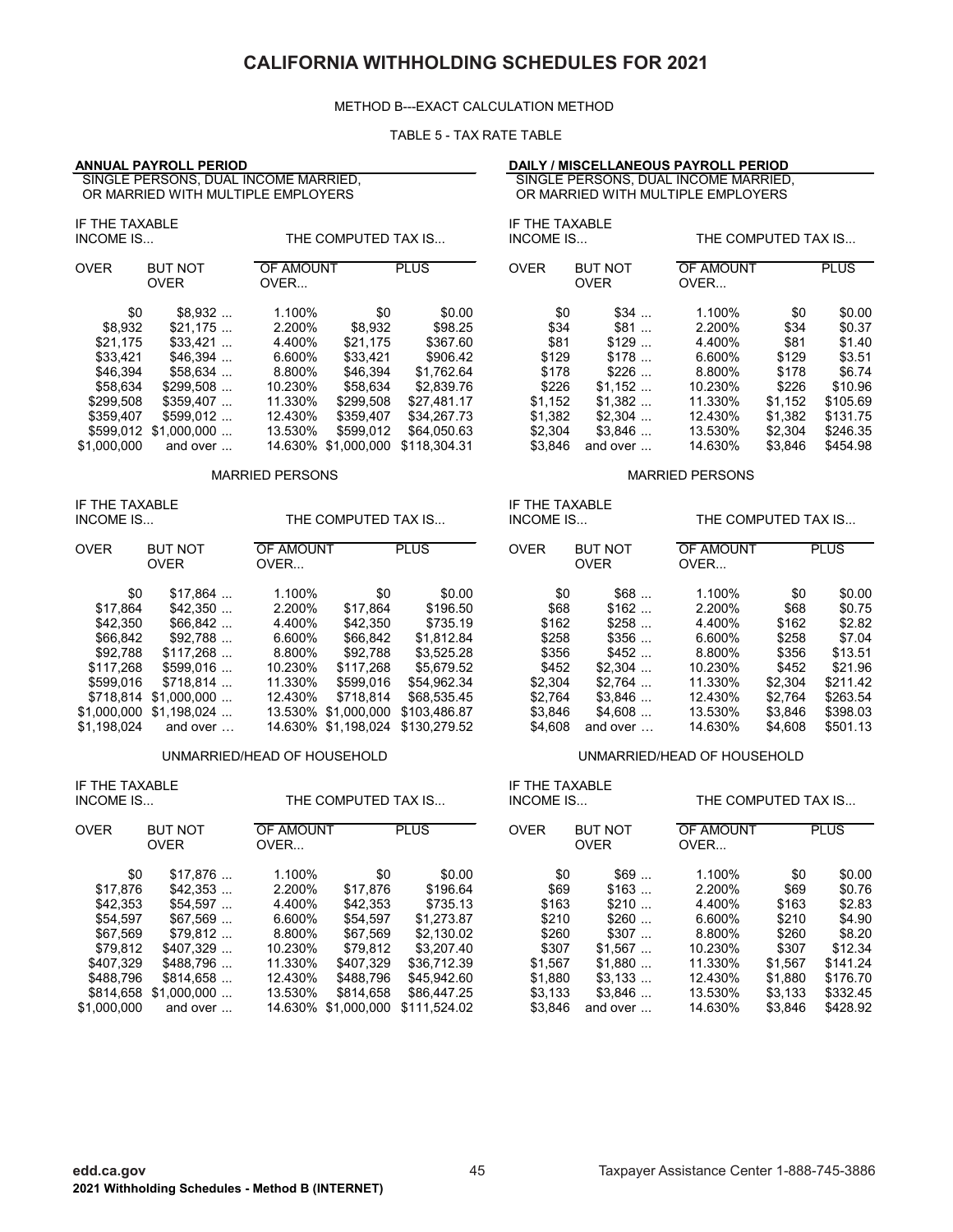#### METHOD B---EXACT CALCULATION METHOD

#### TABLE 5 - TAX RATE TABLE

|                                                                                                                    | <b>QUARTERLY PAYROLL PERIOD</b>                                                                                             |                                                                                                       |                                                                                                   |                                                                                                                                                     |                                                                                                                    | <b>SEMI-ANNUAL PAYROLL PERIOD</b>                                                                                            |                                                                                                       |                                                                                                                    |                                                                                                                                   |  |  |
|--------------------------------------------------------------------------------------------------------------------|-----------------------------------------------------------------------------------------------------------------------------|-------------------------------------------------------------------------------------------------------|---------------------------------------------------------------------------------------------------|-----------------------------------------------------------------------------------------------------------------------------------------------------|--------------------------------------------------------------------------------------------------------------------|------------------------------------------------------------------------------------------------------------------------------|-------------------------------------------------------------------------------------------------------|--------------------------------------------------------------------------------------------------------------------|-----------------------------------------------------------------------------------------------------------------------------------|--|--|
|                                                                                                                    | SINGLE PERSONS, DUAL INCOME MARRIED,<br>OR MARRIED WITH MULTIPLE EMPLOYERS                                                  |                                                                                                       |                                                                                                   |                                                                                                                                                     |                                                                                                                    | SINGLE PERSONS, DUAL INCOME MARRIED,<br>OR MARRIED WITH MULTIPLE EMPLOYERS                                                   |                                                                                                       |                                                                                                                    |                                                                                                                                   |  |  |
| IF THE TAXABLE<br><b>INCOME IS</b>                                                                                 |                                                                                                                             |                                                                                                       | THE COMPUTED TAX IS                                                                               |                                                                                                                                                     | IF THE TAXABLE<br>INCOME IS                                                                                        |                                                                                                                              |                                                                                                       | THE COMPUTED TAX IS                                                                                                |                                                                                                                                   |  |  |
| <b>OVER</b>                                                                                                        | <b>BUT NOT</b><br><b>OVER</b>                                                                                               | OF AMOUNT<br>OVER                                                                                     |                                                                                                   | <b>PLUS</b>                                                                                                                                         | <b>OVER</b>                                                                                                        | <b>BUT NOT</b><br><b>OVER</b>                                                                                                | OF AMOUNT<br>OVER                                                                                     |                                                                                                                    | <b>PLUS</b>                                                                                                                       |  |  |
| \$0<br>\$2,233<br>\$5,294<br>\$8,355<br>\$11,599<br>\$14,659<br>\$74,877<br>\$89,852<br>\$149,753<br>\$250,000     | $$2,233$<br>$$5,294$<br>\$8,355<br>\$11,599<br>\$14,659<br>\$74,877<br>\$89,852<br>$$149,753$<br>\$250,000<br>and over      | 1.100%<br>2.200%<br>4.400%<br>6.600%<br>8.800%<br>10.230%<br>11.330%<br>12.430%<br>13.530%<br>14.630% | \$0<br>\$2,233<br>\$5,294<br>\$8,355<br>\$11,599<br>\$14,659<br>\$74,877<br>\$89,852<br>\$250,000 | \$0.00<br>\$24.56<br>\$91.90<br>\$226.58<br>\$440.68<br>\$709.96<br>\$6,870.26<br>\$8,566.93<br>\$149,753 \$16,012.62<br>\$29,576.04                | \$0<br>\$4,466<br>\$10,588<br>\$16,710<br>\$23,198<br>\$29,318<br>\$149,754<br>\$179,704<br>\$299,506<br>\$500,000 | $$4,466$<br>\$10,588<br>\$16,710<br>\$23,198<br>$$29,318$<br>$$149,754$<br>$$179,704$<br>$$299,506$<br>\$500,000<br>and over | 1.100%<br>2.200%<br>4.400%<br>6.600%<br>8.800%<br>10.230%<br>11.330%<br>12.430%<br>13.530%<br>14.630% | \$0<br>\$4,466<br>\$10,588<br>\$16,710<br>\$23,198<br>\$29,318<br>\$149,754<br>\$179,704<br>\$299,506<br>\$500,000 | \$0.00<br>\$49.13<br>\$183.81<br>\$453.18<br>\$881.39<br>\$1,419.95<br>\$13,740.55<br>\$17,133.89<br>\$32,025.28<br>\$59,152.12   |  |  |
| <b>MARRIED PERSONS</b>                                                                                             |                                                                                                                             |                                                                                                       |                                                                                                   |                                                                                                                                                     | <b>MARRIED PERSONS</b>                                                                                             |                                                                                                                              |                                                                                                       |                                                                                                                    |                                                                                                                                   |  |  |
| IF THE TAXABLE<br><b>INCOME IS</b>                                                                                 |                                                                                                                             |                                                                                                       | THE COMPUTED TAX IS                                                                               |                                                                                                                                                     | IF THE TAXABLE<br>INCOME IS                                                                                        |                                                                                                                              |                                                                                                       | THE COMPUTED TAX IS                                                                                                |                                                                                                                                   |  |  |
| <b>OVER</b>                                                                                                        | <b>BUT NOT</b><br><b>OVER</b>                                                                                               | OF AMOUNT<br>OVER                                                                                     |                                                                                                   | <b>PLUS</b>                                                                                                                                         | <b>OVER</b>                                                                                                        | <b>BUT NOT</b><br><b>OVER</b>                                                                                                | OF AMOUNT<br>OVER                                                                                     |                                                                                                                    | <b>PLUS</b>                                                                                                                       |  |  |
| \$0<br>\$4,466<br>\$10,588<br>\$16,710<br>\$23,198<br>\$29,318<br>\$149,754<br>\$179,704<br>\$250,000<br>\$299,506 | \$4,466<br>\$10,588<br>\$16,710<br>\$23,198<br>$$29,318$<br>$$149,754$<br>$$179,704$<br>\$250,000<br>$$299,506$<br>and over | 1.100%<br>2.200%<br>4.400%<br>6.600%<br>8.800%<br>10.230%<br>11.330%<br>12.430%<br>13.530%<br>14.630% | \$0<br>\$4,466<br>\$10,588<br>\$16,710<br>\$23,198<br>\$29,318<br>\$149,754<br>\$179,704          | \$0.00<br>\$49.13<br>\$183.81<br>\$453.18<br>\$881.39<br>\$1,419.95<br>\$13,740.55<br>\$17,133.89<br>\$250,000 \$25,871.68<br>\$299,506 \$32,569.84 | \$0<br>\$8,932<br>\$21,176<br>\$33,420<br>\$46,396<br>\$58,636<br>\$299,508<br>\$359,408<br>\$500,000<br>\$599,012 | \$8,932<br>$$21,176$<br>$$33,420$<br>\$46,396<br>\$58,636<br>\$299,508<br>\$359,408<br>\$500,000<br>\$599,012<br>and over    | 1.100%<br>2.200%<br>4.400%<br>6.600%<br>8.800%<br>10.230%<br>11.330%<br>12.430%<br>13.530%<br>14.630% | \$0<br>\$8,932<br>\$21,176<br>\$33,420<br>\$46,396<br>\$58,636<br>\$299,508<br>\$359,408<br>\$500,000<br>\$599,012 | \$0.00<br>\$98.25<br>\$367.62<br>\$906.36<br>\$1,762.78<br>\$2,839.90<br>\$27,481.11<br>\$34,267.78<br>\$51,743.37<br>\$65,139.69 |  |  |
|                                                                                                                    | UNMARRIED/HEAD OF HOUSEHOLD                                                                                                 |                                                                                                       |                                                                                                   |                                                                                                                                                     |                                                                                                                    |                                                                                                                              | UNMARRIED/HEAD OF HOUSEHOLD                                                                           |                                                                                                                    |                                                                                                                                   |  |  |
| IF THE TAXABLE<br>INCOME IS                                                                                        |                                                                                                                             |                                                                                                       | THE COMPUTED TAX IS                                                                               |                                                                                                                                                     | IF THE TAXABLE<br>INCOME IS                                                                                        |                                                                                                                              |                                                                                                       | THE COMPUTED TAX IS                                                                                                |                                                                                                                                   |  |  |
| <b>OVER</b>                                                                                                        | <b>BUT NOT</b><br><b>OVER</b>                                                                                               | OF AMOUNT<br>OVER                                                                                     |                                                                                                   | <b>PLUS</b>                                                                                                                                         | <b>OVER</b>                                                                                                        | <b>BUT NOT</b><br><b>OVER</b>                                                                                                | OF AMOUNT<br>OVER                                                                                     |                                                                                                                    | <b>PLUS</b>                                                                                                                       |  |  |
| \$0<br>\$4,469<br>\$10,588<br>\$13,649<br>\$16,892                                                                 | \$4,469<br>\$10,588<br>\$13,649<br>\$16,892<br>\$19,953                                                                     | 1.100%<br>2.200%<br>4.400%<br>6.600%<br>8.800%                                                        | \$0<br>\$4,469<br>\$10,588<br>\$13,649<br>\$16,892                                                | \$0.00<br>\$49.16<br>\$183.78<br>\$318.46<br>\$532.50                                                                                               | \$0<br>\$8,938<br>\$21,176<br>\$27,298<br>\$33,784                                                                 | \$8,938<br>$$21,176$<br>$$27,298$<br>$$33,784$<br>\$39,906                                                                   | 1.100%<br>2.200%<br>4.400%<br>6.600%<br>8.800%                                                        | \$0<br>\$8,938<br>\$21,176<br>\$27,298<br>\$33,784                                                                 | \$0.00<br>\$98.32<br>\$367.56<br>\$636.93<br>\$1,065.01                                                                           |  |  |

\$19,953 \$101,832 ... 10.230% \$19,953 \$801.87 \$39,906 \$203,664 ... 10.230% \$39,906 \$1,603.75 \$101,832 \$122,199 ... 11.330% \$101,832 \$9,178.09 \$203,664 \$244,398 ... 11.330% \$203,664 \$18,356.19 \$122,199 \$203,665 ... 12.430% \$122,199 \$11,485.67 \$244,398 \$407,330 ... 12.430% \$244,398 \$22,971.35 \$203,665 \$250,000 ... 13.530% \$203,665 \$21,611.89 \$407,330 \$500,000 ... 13.530% \$407,330 \$43,223.80 \$250,000 and over ... 14.630% \$250,000 \$27,881.02 \$500,000 and over ... 14.630% \$500,000 \$55,762.05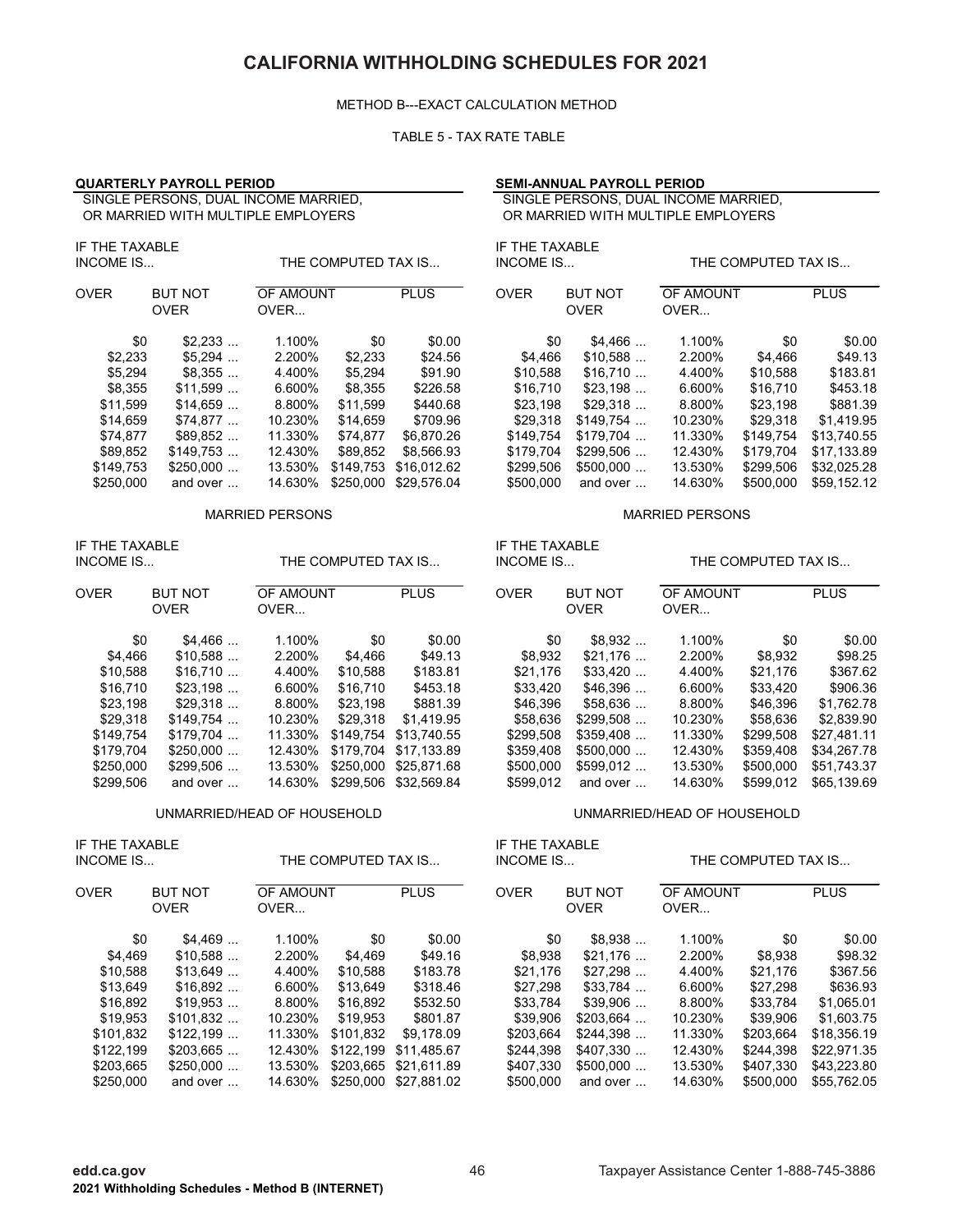#### METHOD B---EXACT CALCULATION METHOD

#### TABLE 5 - TAX RATE TABLE

### **SEMI-MONTHLY PAYROLL PERIOD MONTHLY PAYROLL PERIOD**

 SINGLE PERSONS, DUAL INCOME MARRIED, OR MARRIED WITH MULTIPLE EMPLOYERS

| IF THE TAXABLE<br>INCOME IS |                               |                   | THE COMPUTED TAX IS |             | IF THE TAXABLE<br><b>INCOME IS</b> |                               |                   | THE COMPUTED TAX IS |                |
|-----------------------------|-------------------------------|-------------------|---------------------|-------------|------------------------------------|-------------------------------|-------------------|---------------------|----------------|
| <b>OVER</b>                 | <b>BUT NOT</b><br><b>OVER</b> | OF AMOUNT<br>OVER |                     | <b>PLUS</b> | <b>OVER</b>                        | <b>BUT NOT</b><br><b>OVER</b> | OF AMOUNT<br>OVER |                     | <b>PLUS</b>    |
| \$0                         | \$372                         | 1.100%            | \$0                 | \$0.00      | \$0                                | \$744                         | 1.100%            | \$0                 | $\mathbb{S}^1$ |
| \$372                       | \$882                         | 2.200%            | \$372               | \$4.09      | \$744                              | \$1.764                       | 2.200%            | \$744               | \$             |
| \$882                       | \$1.393                       | 4.400%            | \$882               | \$15.31     | \$1.764                            | \$2.786                       | 4.400%            | \$1,764             | \$3            |
| \$1,393                     | \$1,933                       | 6.600%            | \$1,393             | \$37.79     | \$2,786                            | $$3,866$                      | 6.600%            | \$2,786             | \$7            |
| \$1,933                     | \$2.443                       | 8.800%            | \$1,933             | \$73.43     | \$3,866                            | \$4.886                       | 8.800%            | \$3,866             | \$14           |
| \$2,443                     | \$12,480                      | 10.230%           | \$2,443             | \$118.31    | \$4.886                            | \$24.960                      | 10.230%           | \$4,886             | \$23           |
| \$12,480                    | \$14.975                      | 11.330%           | \$12,480            | \$1.145.10  | \$24,960                           | \$29.950                      | 11.330%           | \$24,960            | \$2,29         |
| \$14,975                    | $$24.959$                     | 12.430%           | \$14,975            | \$1,427.78  | \$29,950                           | \$49,918                      | 12.430%           | \$29,950            | \$2,85         |
| \$24,959                    | \$41.667                      | 13.530%           | \$24,959            | \$2,668.79  | \$49,918                           | $$83.334$                     | 13.530%           | \$49,918            | \$5,33         |
| \$41,667                    | and over                      | 14.630%           | \$41,667            | \$4,929.38  | \$83,334                           | and over                      | 14.630%           | \$83,334            | \$9,85         |

| IF THE TAXABLE<br><b>INCOME IS</b> |                               |                   | THE COMPUTED TAX IS |             | IF THE TAXABLE<br><b>INCOME IS</b> |                               | THE COMPUTED TAX IS |                  |                |
|------------------------------------|-------------------------------|-------------------|---------------------|-------------|------------------------------------|-------------------------------|---------------------|------------------|----------------|
| <b>OVER</b>                        | <b>BUT NOT</b><br><b>OVER</b> | OF AMOUNT<br>OVER |                     | <b>PLUS</b> | <b>OVER</b>                        | <b>BUT NOT</b><br><b>OVER</b> | OF AMOUNT<br>OVER   |                  | <b>PLUS</b>    |
| \$0                                | \$744                         | 1.100%            | \$0                 | \$0.00      | \$0                                | \$1.488                       | 1.100%              | \$0              | $\mathfrak{g}$ |
| \$744                              | \$1.764                       | 2.200%            | \$744               | \$8.18      | \$1.488                            | \$3.528                       | 2.200%              | \$1,488          | \$10           |
| \$1.764                            | \$2.786                       | 4.400%            | \$1.764             | \$30.62     | \$3.528                            | $$5.572$                      | 4.400%              | \$3.528          | \$6            |
| \$2.786                            | \$3.866                       | 6.600%            | \$2.786             | \$75.59     | \$5.572                            | \$7.732                       | 6.600%              | \$5.572          | \$15           |
| \$3,866                            | \$4,886                       | 8.800%            | \$3,866             | \$146.87    | \$7,732                            | $$9.772$                      | 8.800%              | \$7,732          | \$29           |
| \$4.886                            | \$24.960                      | 10.230%           | \$4.886             | \$236.63    | \$9.772                            | $$49.920$                     | 10.230%             | \$9,772          | \$47           |
| \$24,960                           | \$29.950                      | 11.330%           | \$24.960            | \$2,290.20  | \$49.920                           | \$59.900                      | 11.330%             | \$49.920         | \$4,58         |
| \$29,950                           | \$41,667                      | 12.430%           | \$29,950            | \$2,855.57  | \$59,900                           | $$83.334$                     | 12.430%             | \$59,900         | \$5,71         |
| \$41.667                           | \$49.918                      | 13.530%           | \$41.667            | \$4.311.99  | \$83.334                           | $$99.836$                     | 13.530%             | \$83.334         | \$8,62         |
| \$49.918                           | and over                      | 14.630%           | \$49.918            | \$5.428.35  | \$99.836                           | and over                      | 14.630%             | \$99.836 \$10.85 |                |

IF THE TAXABLE IF THE TAXABLE

| OVER     | <b>BUT NOT</b><br><b>OVER</b> | OF AMOUNT<br>OVER |          | <b>PLUS</b> | <b>OVER</b> | <b>BUT NOT</b><br><b>OVER</b> | OF AMOUNT<br>OVER |          | <b>PLUS</b> |
|----------|-------------------------------|-------------------|----------|-------------|-------------|-------------------------------|-------------------|----------|-------------|
|          |                               |                   |          |             |             |                               |                   |          |             |
| \$0      | \$745                         | 1.100%            | \$0      | \$0.00      | \$0         | \$1.490                       | 1.100%            | \$0      | \$0.00      |
| \$745    | \$1.765                       | 2.200%            | \$745    | \$8.20      | \$1,490     | \$3.530                       | 2.200%            | \$1,490  | \$16.39     |
| \$1.765  | \$2.275                       | 4.400%            | \$1.765  | \$30.64     | \$3.530     | \$4.550                       | 4.400%            | \$3.530  | \$61.27     |
| \$2,275  | \$2.815                       | 6.600%            | \$2,275  | \$53.08     | \$4.550     | \$5.630                       | 6.600%            | \$4,550  | \$106.15    |
| \$2,815  | $$3.326$                      | 8.800%            | \$2.815  | \$88.72     | \$5,630     | \$6.652                       | 8.800%            | \$5,630  | \$177.43    |
| \$3,326  | $$16.972$                     | 10.230%           | \$3,326  | \$133.69    | \$6,652     | $$33,944$                     | 10.230%           | \$6.652  | \$267.37    |
| \$16.972 | \$20.367                      | 11.330%           | \$16.972 | \$1.529.68  | \$33.944    | $$40.734$                     | 11.330%           | \$33.944 | \$3.059.34  |
| \$20,367 | $$33,944$                     | 12.430%           | \$20.367 | \$1,914.33  | \$40.734    | \$67.888                      | 12.430%           | \$40,734 | \$3,828.65  |
| \$33,944 | \$41.667                      | 13.530%           | \$33.944 | \$3,601.95  | \$67,888    | $$83.334$                     | 13.530%           | \$67,888 | \$7,203.89  |
| \$41,667 | and over                      | 14.630%           | \$41,667 | \$4,646.87  | \$83,334    | and over                      | 14.630%           | \$83.334 | \$9,293.73  |
|          |                               |                   |          |             |             |                               |                   |          |             |

 SINGLE PERSONS, DUAL INCOME MARRIED, OR MARRIED WITH MULTIPLE EMPLOYERS

| /ER      | <b>BUT NOT</b><br><b>OVER</b> | <u>UF AMUUNT</u><br>OVER |          | PLUS.      | UVER     | <b>BUT NOT</b><br><b>OVER</b> | UF AMUUN I<br>OVER |          | PLUS.      |
|----------|-------------------------------|--------------------------|----------|------------|----------|-------------------------------|--------------------|----------|------------|
| \$0      | \$372                         | 1.100%                   | \$0      | \$0.00     | \$0      | \$744                         | 1.100%             | \$0      | \$0.00     |
| \$372    | \$882                         | 2.200%                   | \$372    | \$4.09     | \$744    | \$1.764                       | 2.200%             | \$744    | \$8.18     |
| \$882    | \$1,393                       | 4.400%                   | \$882    | \$15.31    | \$1.764  | \$2.786                       | 4.400%             | \$1.764  | \$30.62    |
| \$1,393  | \$1,933                       | 6.600%                   | \$1,393  | \$37.79    | \$2.786  | \$3,866                       | 6.600%             | \$2.786  | \$75.59    |
| \$1,933  | \$2.443                       | 8.800%                   | \$1,933  | \$73.43    | \$3.866  | \$4.886                       | 8.800%             | \$3.866  | \$146.87   |
| \$2,443  | \$12,480                      | 10.230%                  | \$2.443  | \$118.31   | \$4.886  | \$24.960                      | 10.230%            | \$4.886  | \$236.63   |
| \$12.480 | \$14.975                      | 11.330%                  | \$12,480 | \$1.145.10 | \$24.960 | \$29.950                      | 11.330%            | \$24.960 | \$2,290.20 |
| \$14,975 | \$24,959                      | 12.430%                  | \$14,975 | \$1.427.78 | \$29,950 | \$49.918                      | 12.430%            | \$29.950 | \$2,855.57 |
| \$24.959 | \$41.667                      | 13.530%                  | \$24.959 | \$2,668.79 | \$49.918 | $$83.334$                     | 13.530%            | \$49.918 | \$5.337.59 |
| \$41.667 | and over                      | 14.630%                  | \$41,667 | \$4.929.38 | \$83.334 | and over                      | 14.630%            | \$83.334 | \$9,858.77 |
|          |                               |                          |          |            |          |                               |                    |          |            |

#### MARRIED PERSONS MARRIED PERSONS

# INCOME IS...

| /ER      | <b>BUT NOT</b><br><b>OVER</b> | OF AMOUNT<br>OVER |          | <b>PLUS</b> | <b>OVER</b> | <b>BUT NOT</b><br><b>OVER</b> | OF AMOUNT<br>OVER |          | <b>PLUS</b>          |
|----------|-------------------------------|-------------------|----------|-------------|-------------|-------------------------------|-------------------|----------|----------------------|
| \$0      | \$744                         | 1.100%            | \$0      | \$0.00      | \$0         | \$1.488                       | 1.100%            | \$0      | \$0.00               |
| \$744    | \$1.764                       | 2.200%            | \$744    | \$8.18      | \$1.488     | \$3.528                       | 2.200%            | \$1,488  | \$16.37              |
| \$1,764  | \$2.786                       | 4.400%            | \$1.764  | \$30.62     | \$3.528     | \$5.572                       | 4.400%            | \$3,528  | \$61.25              |
| \$2,786  | $$3,866$                      | 6.600%            | \$2.786  | \$75.59     | \$5.572     | $$7.732$                      | 6.600%            | \$5,572  | \$151.19             |
| \$3,866  | \$4,886                       | 8.800%            | \$3.866  | \$146.87    | \$7,732     | \$9.772                       | 8.800%            | \$7,732  | \$293.75             |
| \$4,886  | \$24.960                      | 10.230%           | \$4.886  | \$236.63    | \$9.772     | $$49.920$                     | 10.230%           | \$9.772  | \$473.27             |
| \$24.960 | \$29.950                      | 11.330%           | \$24.960 | \$2,290.20  | \$49.920    | \$59.900                      | 11.330%           | \$49.920 | \$4.580.41           |
| \$29,950 | \$41,667                      | 12.430%           | \$29.950 | \$2,855.57  | \$59,900    | $$83.334$                     | 12.430%           | \$59,900 | \$5.711.14           |
| \$41,667 | \$49.918                      | 13.530%           | \$41.667 | \$4.311.99  | \$83,334    | $$99.836$                     | 13.530%           | \$83.334 | \$8.623.99           |
| \$49.918 | and over                      | 14.630%           | \$49.918 | \$5.428.35  | \$99.836    | and over                      | 14.630%           |          | \$99.836 \$10.856.71 |

#### UNMARRIED/HEAD OF HOUSEHOLD UNMARRIED/HEAD OF HOUSEHOLD

INCOME IS... INCOME IS... THE COMPUTED TAX IS... THE COMPUTED TAX IS...

| /ER      | <b>BUT NOT</b> | OF AMOUNT |          | <b>PLUS</b> | <b>OVER</b> | <b>BUT NOT</b> | OF AMOUNT |          | <b>PLUS</b> |
|----------|----------------|-----------|----------|-------------|-------------|----------------|-----------|----------|-------------|
|          | <b>OVER</b>    | OVER      |          |             |             | <b>OVER</b>    |           | OVER     |             |
| \$0      | \$745          | 1.100%    | \$0      | \$0.00      | \$0         | \$1.490        | 1.100%    | \$0      | \$0.00      |
|          |                |           |          |             |             |                |           |          |             |
| \$745    | \$1.765        | 2.200%    | \$745    | \$8.20      | \$1.490     | \$3.530        | 2.200%    | \$1.490  | \$16.39     |
| \$1,765  | \$2.275        | 4.400%    | \$1.765  | \$30.64     | \$3.530     | $$4.550$       | 4.400%    | \$3.530  | \$61.27     |
| \$2,275  | \$2.815        | 6.600%    | \$2.275  | \$53.08     | \$4.550     | \$5.630        | 6.600%    | \$4.550  | \$106.15    |
| \$2,815  | $$3.326$       | 8.800%    | \$2.815  | \$88.72     | \$5.630     | $$6.652$       | 8.800%    | \$5.630  | \$177.43    |
| \$3,326  | \$16,972       | 10.230%   | \$3,326  | \$133.69    | \$6,652     | $$33,944$      | 10.230%   | \$6,652  | \$267.37    |
| \$16.972 | \$20,367       | 11.330%   | \$16.972 | \$1.529.68  | \$33.944    | $$40.734$      | 11.330%   | \$33.944 | \$3.059.34  |
| \$20.367 | $$33.944$      | 12.430%   | \$20,367 | \$1.914.33  | \$40.734    | \$67.888       | 12.430%   | \$40.734 | \$3.828.65  |
| \$33,944 | \$41,667       | 13.530%   | \$33.944 | \$3.601.95  | \$67,888    | $$83,334$      | 13.530%   | \$67.888 | \$7,203.89  |
| \$41.667 | and over       | 14.630%   | \$41.667 | \$4,646.87  | \$83.334    | and over       | 14.630%   | \$83.334 | \$9.293.73  |